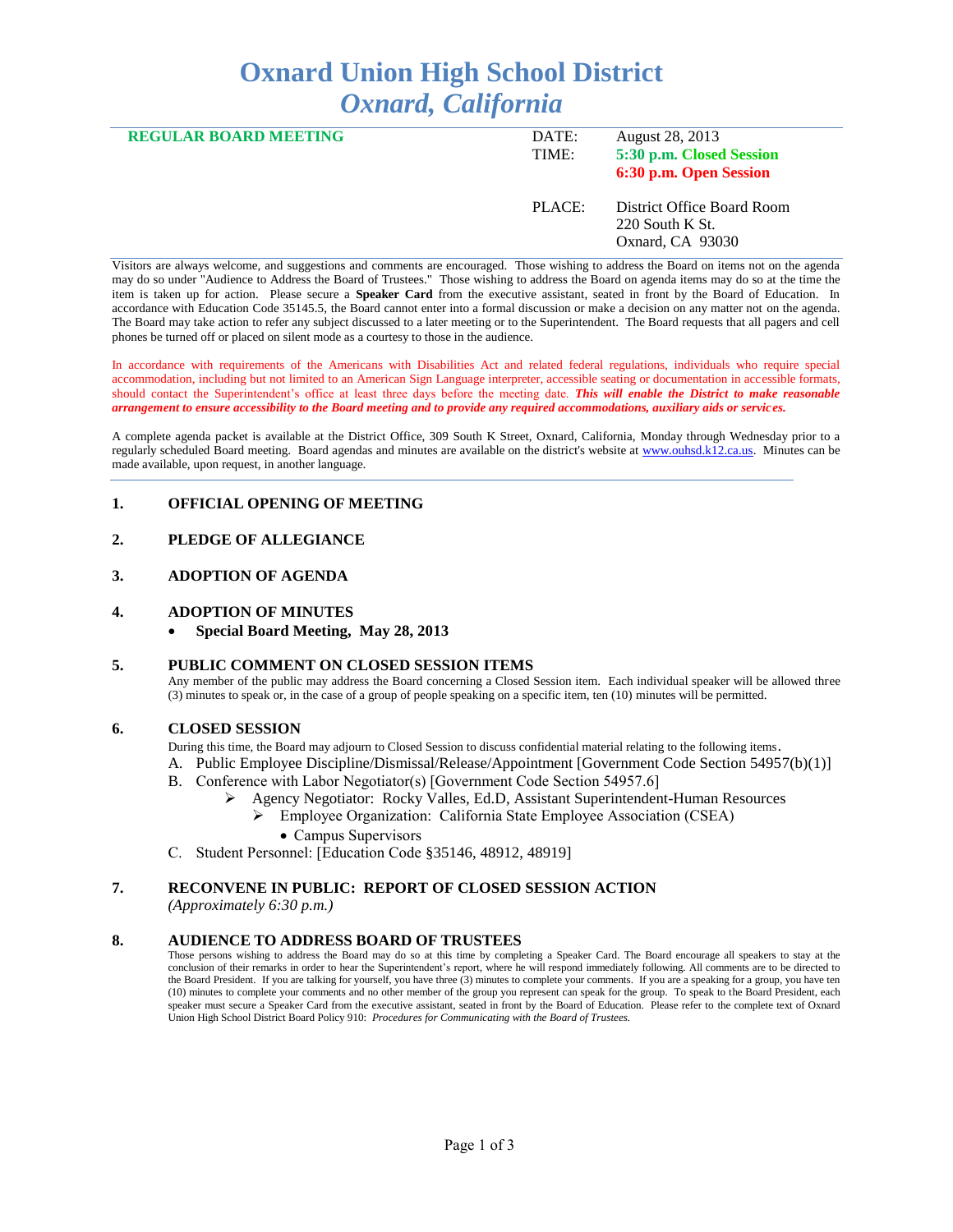Board Meeting Agenda August 28, 2013

#### **9. SUPERINTENDENT'S REPORTS**

General Report: Gabe Soumakian, Ed.D., Superintendent

#### **10. REPORTS TO THE BOARD**

- A. Max Zielsdorf, A.S.B. President, Rio Mesa High School
- B. Monthly Budget Update Steve Dickinson
- C. Summer 2013 Facilities Projects Update Stephen McFarland and Steve Dickinson
- D. Summer School Report Gregory O'Brien
- E. Annual Advanced Placement Test Report Lisa Brown

#### **11. CONSENT CALENDAR**

- A. Consideration of Approval of Change Order No. 1 to S.C. Anderson's Construction Services Agreement for the Adolfo Camarillo High School and Hueneme High School Aquatic Center Projects, Correcting Internal Line Items within Exhibit "G", "Final GMP"
- B. Consideration of Approval of Disposal of Surplus, July 15 August 16, 2013
- C. Consideration of Approval of Award of Bid #527 for Transportation Services for Multiple Carriers
- D. Consideration to Approve the 2013-14 renewal contract with Cengage Learning to provide the Oxnard Union High School District with Gale Online Subscription Services for library databases
- E. Consideration to Approve 2013-2014 Contract with SHMOOP University, Inc.
- F. Consideration to Approve the Education Partnership Agreement between Oxnard Union High School District and Naval Surface Warfare Center, Port Hueneme Division (PHD NSWC)
- G. Consideration of Approval of the Agreement between Digital Edge Learning and Oxnard Union High School District for an Annual License for digiCOACH
- H. Consideration of Approval of Stipulated Student Expulsion by Agreement of the School Principal, the Student and the Students' Parent/Guardian, as per Board Policy 5144, Section 22
- I. Consideration of Approval of 2013 Summer School Graduates
- J. Consideration of Approval of Agreement between Oxnard Union High School District and Paula Cornelius-Lopez, Ph.D. to assist with the state required special education reviews currently being undertaken for the 2013-2014 School Year
- K. Consideration of Approval of Quarterly Report on Williams Uniform Complaint Procedures for  $4<sup>th</sup>$ Quarter, April 1, 2013 – June 30, 2013.
- L. Consideration of Approval of Agreement between Oxnard Union High School District and Lynn Arkin to co-teach for the Non-Violent Crisis Intervention (NPCI) Trainings for the 2013-2014 School Year
- M. Consideration of Approval of Agreement between Oxnard Union High School District and Ventura County SELPA for Occupational Therapy Services for the 2013-2014 School Year
- N. Consideration of Approval of 2013-2014 Instructional Minutes
- O. Consideration of Approval of Certificated and Classified Personnel
- P. Consideration of Approval of Agreement Between Oxnard Union High School District and LightGabler for Legal Services
- Q. Consideration of Approval of Agreement between Oxnard Union High School District and Pristine Rehab Care for Speech Languages Services at Adolfo Camarillo High School for the 2013-2014 School Year
- R. Consideration of Approval of Purchase Orders and Direct Pays, August 1 14, 2013
- S. Consideration of Approval of Agreement between Oxnard Union High School District and Thomas M. Griffin Law Offices for General Legal Services

#### **12. ACTION ITEMS**

- A. Consideration of Approval of Donations, August 2 August 16, 2013
- B. Consideration for Approval of the Board of Education Overarching Goals for 2013-2014